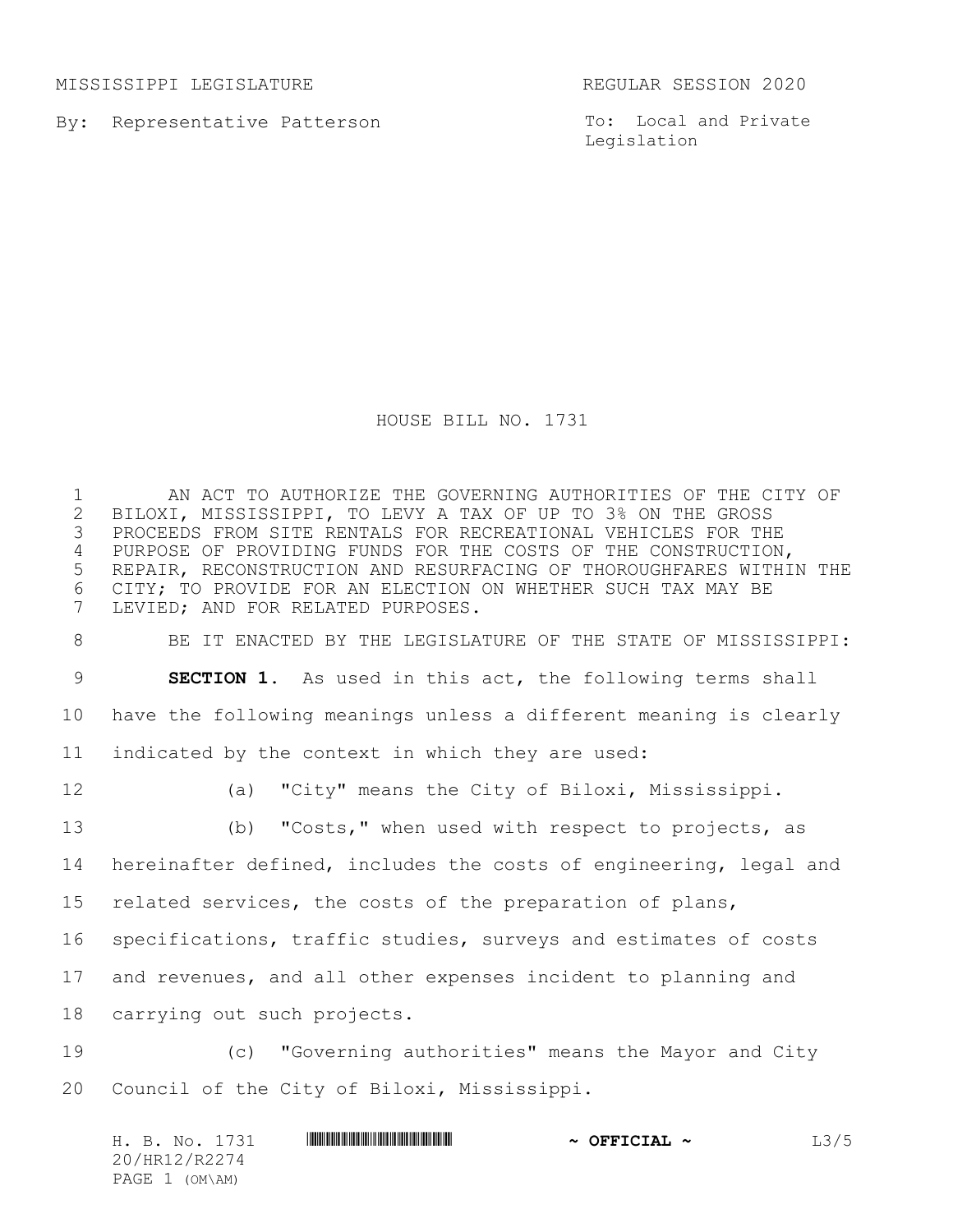(d) "Persons" means natural persons and entities, including without limitation corporations, partnerships, limited liability companies and other associations.

 (e) "Projects" means the construction, repair, reconstruction and resurfacing of one or more thoroughfares within the city with the projected cost of any one (1) project exceeding One Million Dollars (\$1,000,000.00). A "thoroughfare" is a main road or street that leads at each end into another road, street or highway and is, or is projected to be, heavily traveled, and may include one or more bridges.

 (f) "Recreational vehicles" means vehicles such as motor homes that provide transportation and human living facilities, campers or trailers that provide human living facilities and are designed to be towed by or mounted on a motor vehicle, whether attached to a motor vehicle or not, buses that provide human living facilities, and the like.

 (g) "Sites" means locations in the city that are offered for rent to the public on a nightly, weekly or monthly basis for the overnight parking of recreational vehicles, mobile home parks, recreational vehicle parks or resorts, trailer parks and any other parcel of real property, whether offered for rent continuously or only for special events, the income from which site rentals is subject to state sales tax pursuant to Section 27-65-23, Mississippi Code of 1972. "Sites" does not include locations offered for rent for the storage of recreational

20/HR12/R2274 PAGE 2 (OM\AM)

H. B. No. 1731 **. HRIP AND AND AN ALL AND AN ALL AND AN ALL AND AN ALL AND AN ALL AND AN ALL AND AN ALL AND AN**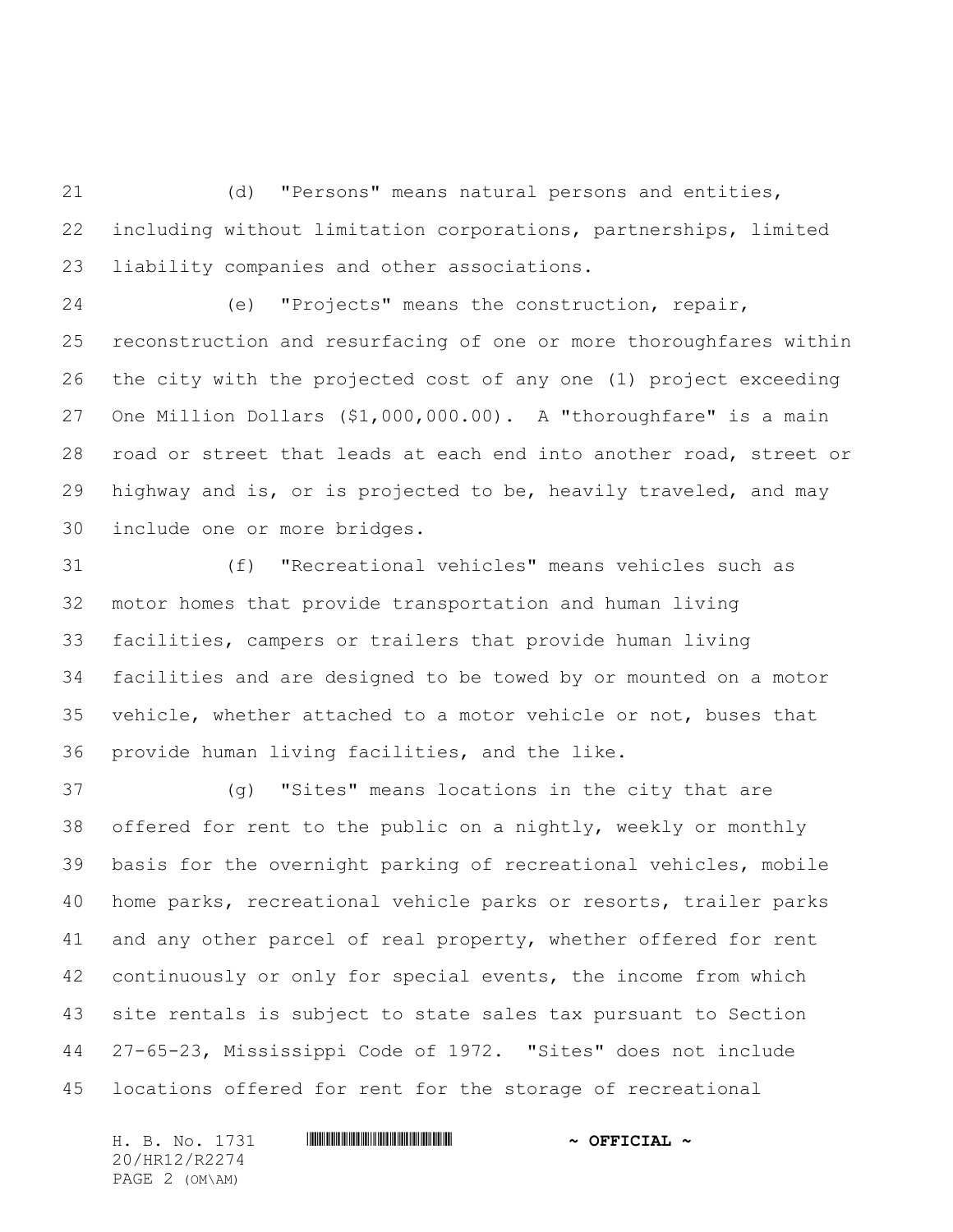vehicles which sites are not intended or used for overnight human occupancy.

 **SECTION 2.** (1) For purposes of providing funds for the costs of projects, including the principal of and interest on debt incurred under Section 5 of this act, the governing authorities are authorized, in their discretion, to levy and collect a tax, which shall be in addition to all other taxes and assessments currently imposed, of up to three percent (3%) of the gross proceeds of site rentals on all persons who offer sites for rent to the public.

 (2) Persons liable for the tax imposed under subsection (1) of this section shall add the amount of the tax to the sales price or rental rates of the sites and shall collect, insofar as is practicable, the amount of the tax due by them from the person who contracted for the use of the site at the time of payment therefor.

 (3) The tax shall be collected by and paid to the Department of Revenue on a form prescribed by the Department of Revenue in the manner that the state sales taxes are collected and paid, and full enforcement provisions and all other provisions of Chapter 65, Title 27, Mississippi Code of 1972, shall apply as necessary to the implementation and administration of this act.

 (4) Except for any amount retained by the Department of Revenue in accordance with Section 27-3-58, Mississippi Code of 1972, the proceeds of the tax shall be paid to the city on or

| H. B. No. 1731 | $\sim$ OFFICIAL $\sim$ |
|----------------|------------------------|
| 20/HR12/R2274  |                        |
| PAGE 3 (OM\AM) |                        |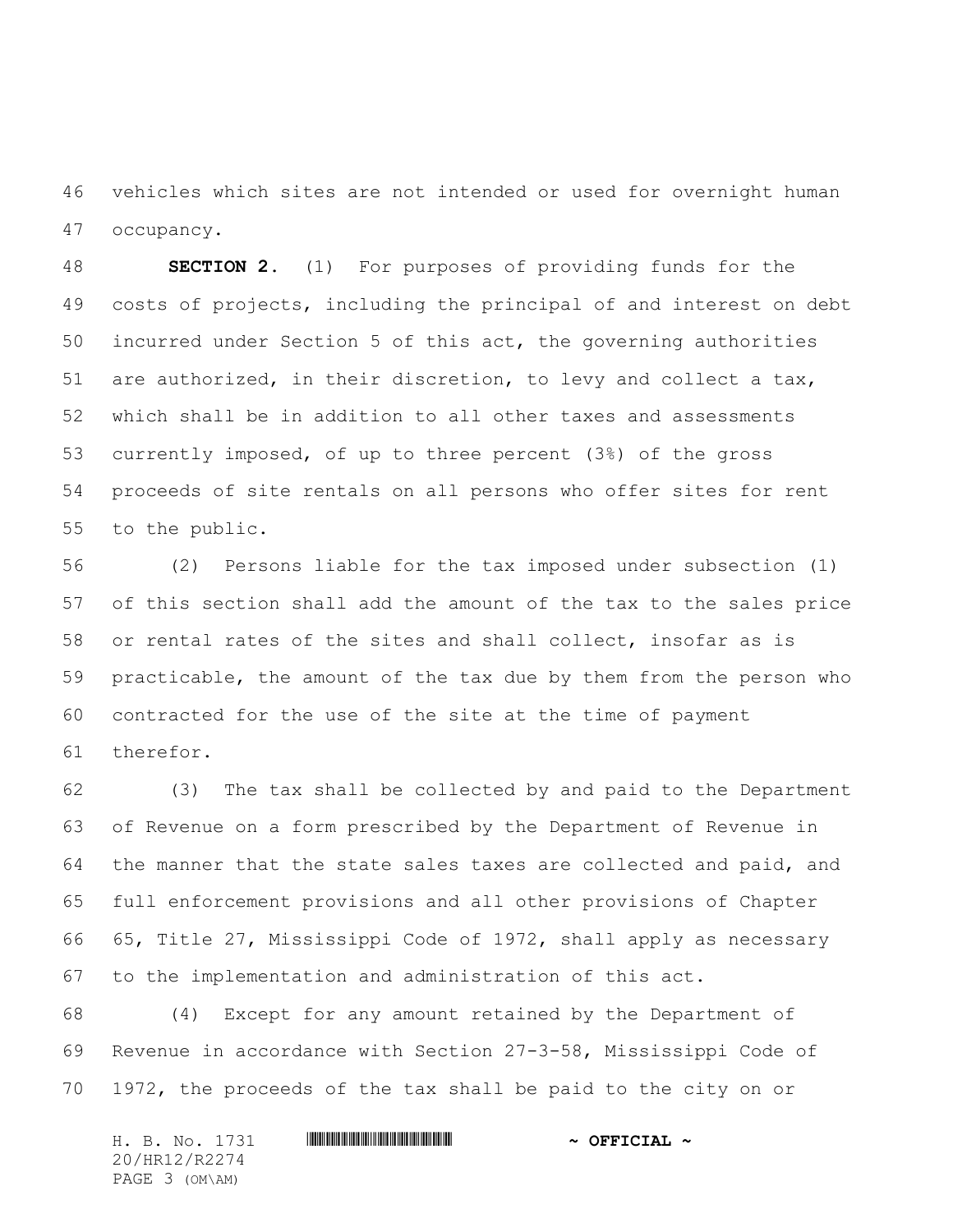before the fifteenth day of the month following the month in which collected.

 (5) The proceeds of the tax shall not be considered by the city as general fund revenues but shall be dedicated to and expended solely for the purposes specified in Section 2 and Section 5 of this act.

 **SECTION 3.** Before any tax authorized under this act may be imposed, the governing authorities shall adopt a resolution declaring their intention to levy the tax, setting forth the amount of the tax to be imposed, the date upon which the tax shall become effective and calling for an election to be held on the question. The date of the election shall be fixed in the resolution. Notice of such intention and the election shall be published once each week for at least three (3) consecutive weeks in a newspaper published or having a general circulation in the City of Biloxi, with the first publication of the notice to be made not less than twenty-one (21) days before the date fixed in the resolution for the election and the last publication to be made not more than seven (7) days before the election. At the election, all qualified electors of the City of Biloxi may vote, and the ballots used in the election shall have printed thereon a brief statement of the amount and purposes of the proposed tax and the words "FOR THE TAX" and, on a separate line, "AGAINST THE TAX" and the voters shall vote by placing a cross (X) or check mark  $(\checkmark)$  opposite their choice on the proposition. When the results

H. B. No. 1731 **. HRIP AND AND AN ALL AND AN ALL AND AN ALL AND AN ALL AND AN ALL AND AN ALL AND AN ALL AND AN** 20/HR12/R2274 PAGE 4 (OM\AM)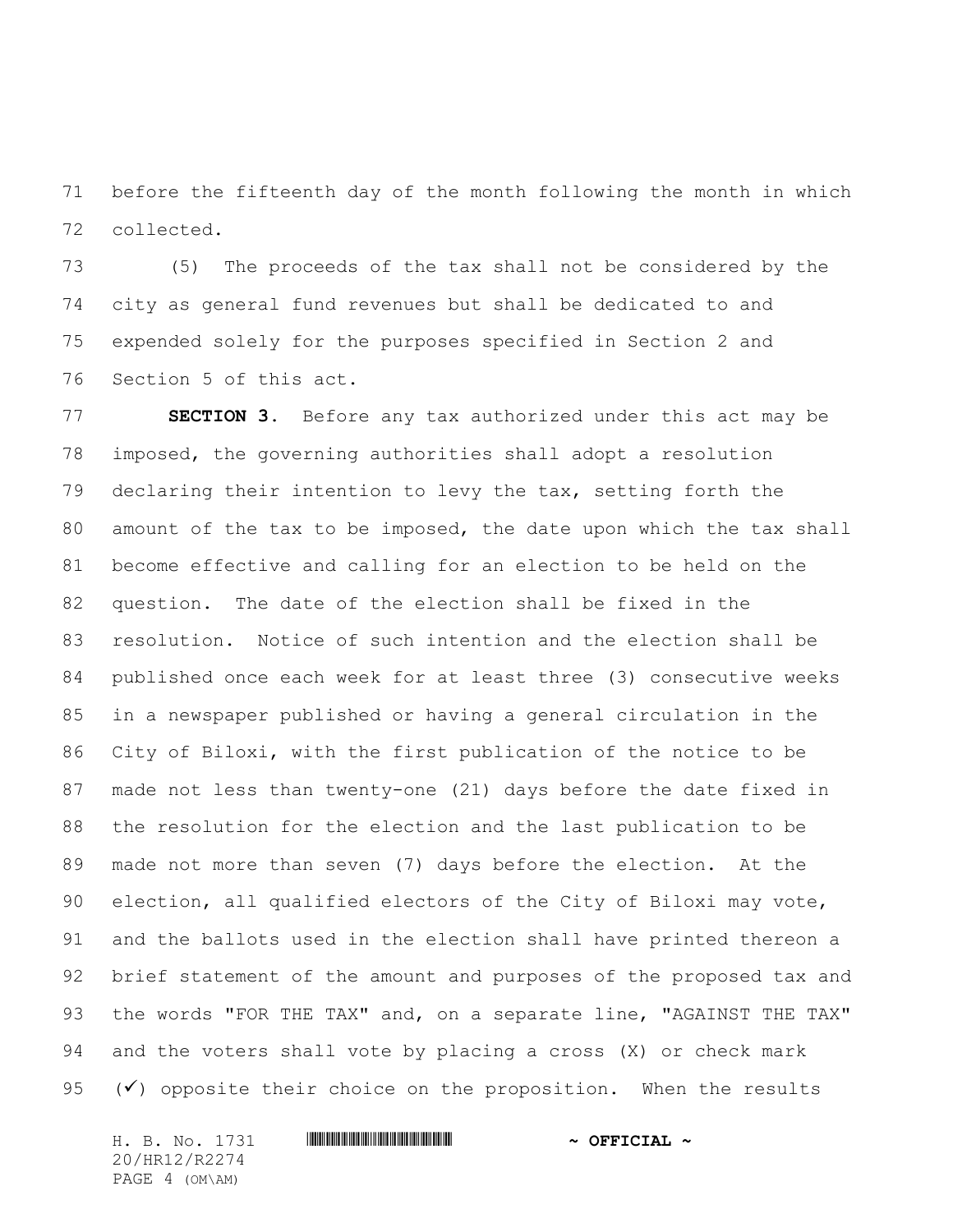96 of the election shall have been canvassed and certified, the city may levy the tax in the amount set forth in the authorizing resolution if more than sixty percent (60%) of the qualified electors who vote in the election vote in favor of the tax. At least thirty (30) days before the effective date of the tax provided in this section, the governing authorities shall furnish to the Department of Revenue a certified copy of the resolution authorizing the tax.

 **SECTION 4.** Accounting for receipts and expenditures of the funds herein described shall be made separately from the accounting of receipts and expenditures of the general fund and any other funds of the city. The records reflecting the receipts and expenditures of the funds prescribed in this act shall be included in the annual audit of the city's revenues and expenditures by an independent certified public accountant, and the accountant shall include, as part of the annual audit, a written report of the revenues and expenditures of these funds to the governing authorities.

 **SECTION 5.** (1) The governing authorities are authorized to incur debt, including bonds, notes or other evidences of indebtedness, of the city for the purposes of providing funds to pay costs of projects, and to pay all expenses in connection with the authorization, sale and issuance of such debt including, without limitation, printing and delivery costs, legal fees,

H. B. No. 1731 \*HR12/R2274\* **~ OFFICIAL ~** 20/HR12/R2274 PAGE 5 (OM\AM)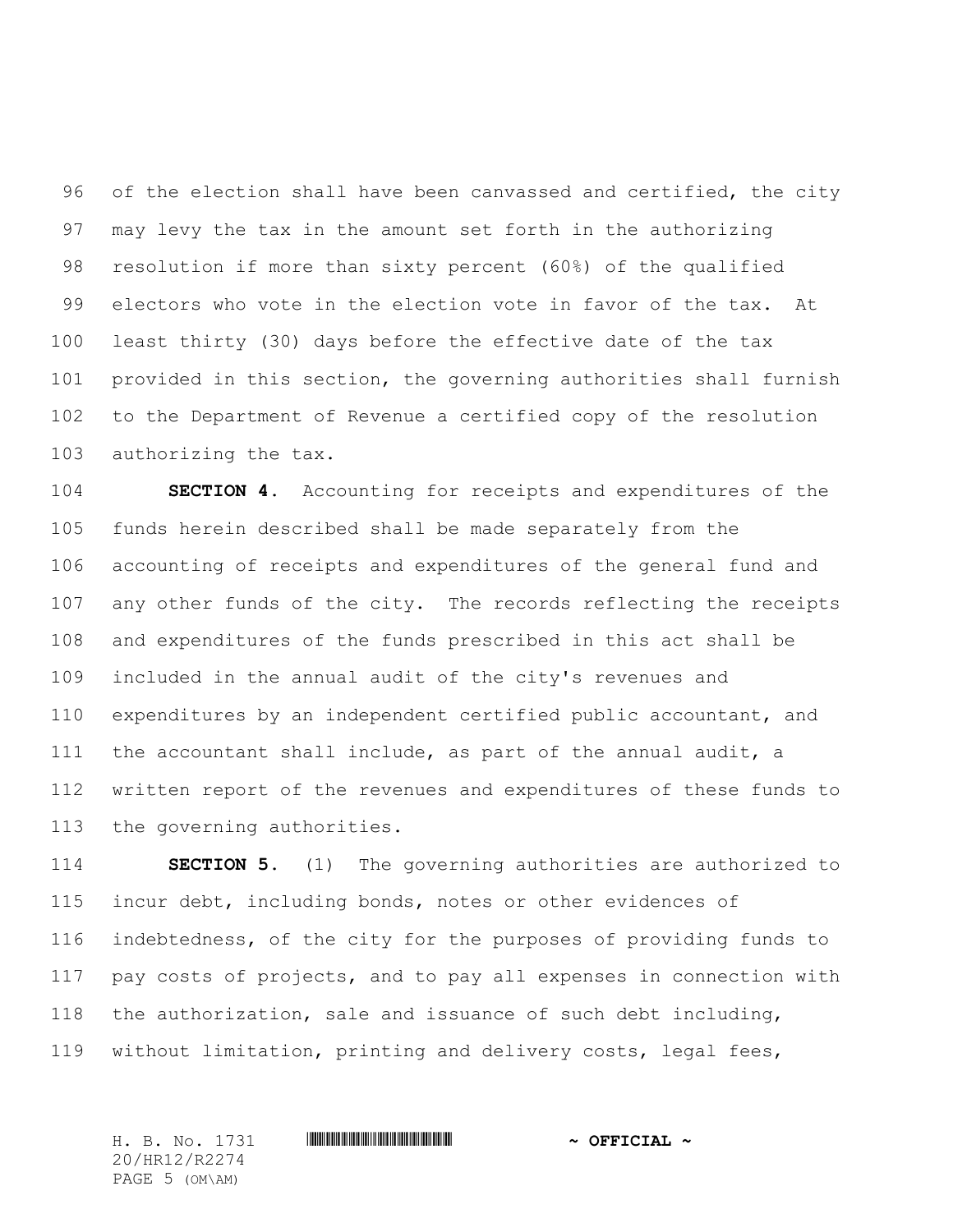financial advisor fees, consultant fees, credit enhancement and other expenses.

 (2) The governing authorities, in their discretion, may provide that debt incurred under this act is payable from a pledge of the revenues derived from the tax authorized by this act, either solely or in addition to the full faith and credit of the city. Any such pledge shall be valid and binding as of the moment it is made without the need of any filing or recordation. The funds thus pledged, including any earnings thereon, shall be immediately subject to such pledge without the need of the 130 physical delivery thereof or of any other action, and the pledge shall be valid and binding and shall prevail against any third party having a claim of any kind for damages, breach of contract 133 or other motive against the city, regardless of whether the third party has been notified to that effect. Neither the indenture or resolution, nor any collateral contract by means of which the 136 rights of the city to any revenues are pledged or assigned, shall have to be filed or registered to formalize the pledge of the same against any third party, except in the official records of the city.

 (3) Except as otherwise provided in this section, debt issued under this act shall be issued in accordance with the provisions of Sections 21-33-301 through 21-33-329, Mississippi Code of 1972, or other applicable general law. Debt authorized to be issued under this act shall not be included in the limitation

H. B. No. 1731 \*HR12/R2274\* **~ OFFICIAL ~** 20/HR12/R2274 PAGE 6 (OM\AM)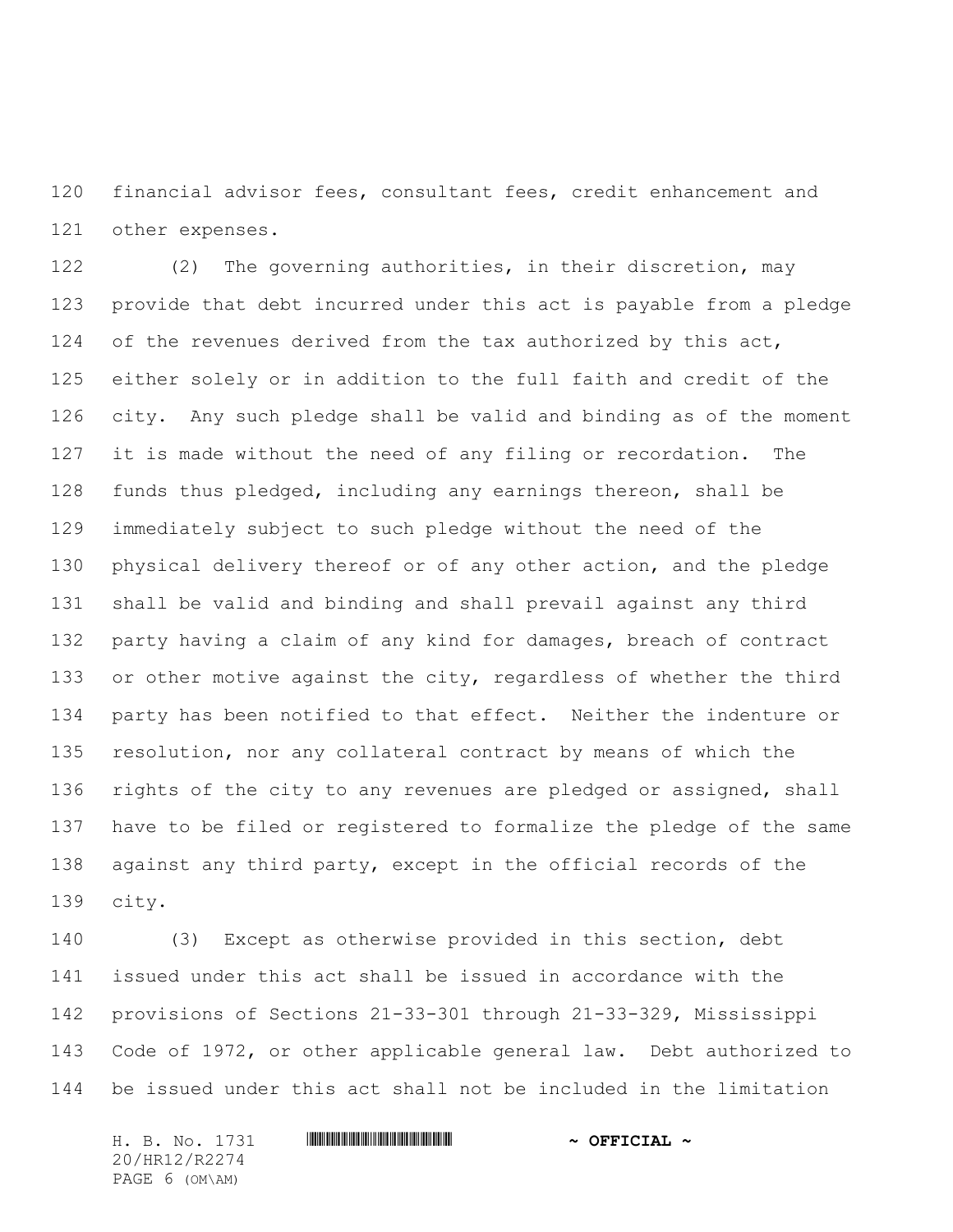on indebtedness imposed in Section 21—33—303, Mississippi Code of 1972, or any other limitation on indebtedness of the city unless such debt (i) is secured by the full faith and credit of the city and (ii) is issued in an aggregate principal amount that exceeds an amount for which debt service is capable of being funded by the 150 proceeds of the tax levied under this act, determined by assuming that proceeds of the tax will be collected annually during the term of such debt in an amount at least equal to the average annual tax proceeds collected in the three (3) fiscal years of the city immediately preceding the issuance of such debt.

 (4) Interest on debt issued under this act, and any profits obtained from their sale, shall be and remain at all times exempt from the payment of all taxes imposed by the state or any of its political subdivisions.

 (5) Debt, including bonds, notes or other evidences of indebtedness, issued pursuant to this act shall constitute lawful investments and may be accepted as collateral for fiduciary, trust and public funds, whose investment or deposit is under the authority or the control of the state or of any official or officials thereof or any political subdivision thereof.

 (6) Debt issued pursuant to this act may be validated pursuant to the provisions of Section 31—13—1 et seq., Mississippi Code of 1972.

 **SECTION 6.** The powers and authorities conferred by this act shall be regarded as supplemental and additional to powers

| H. B. No. 1731 | $\sim$ OFFICIAL $\sim$ |
|----------------|------------------------|
| 20/HR12/R2274  |                        |
| PAGE 7 (OM\AM) |                        |